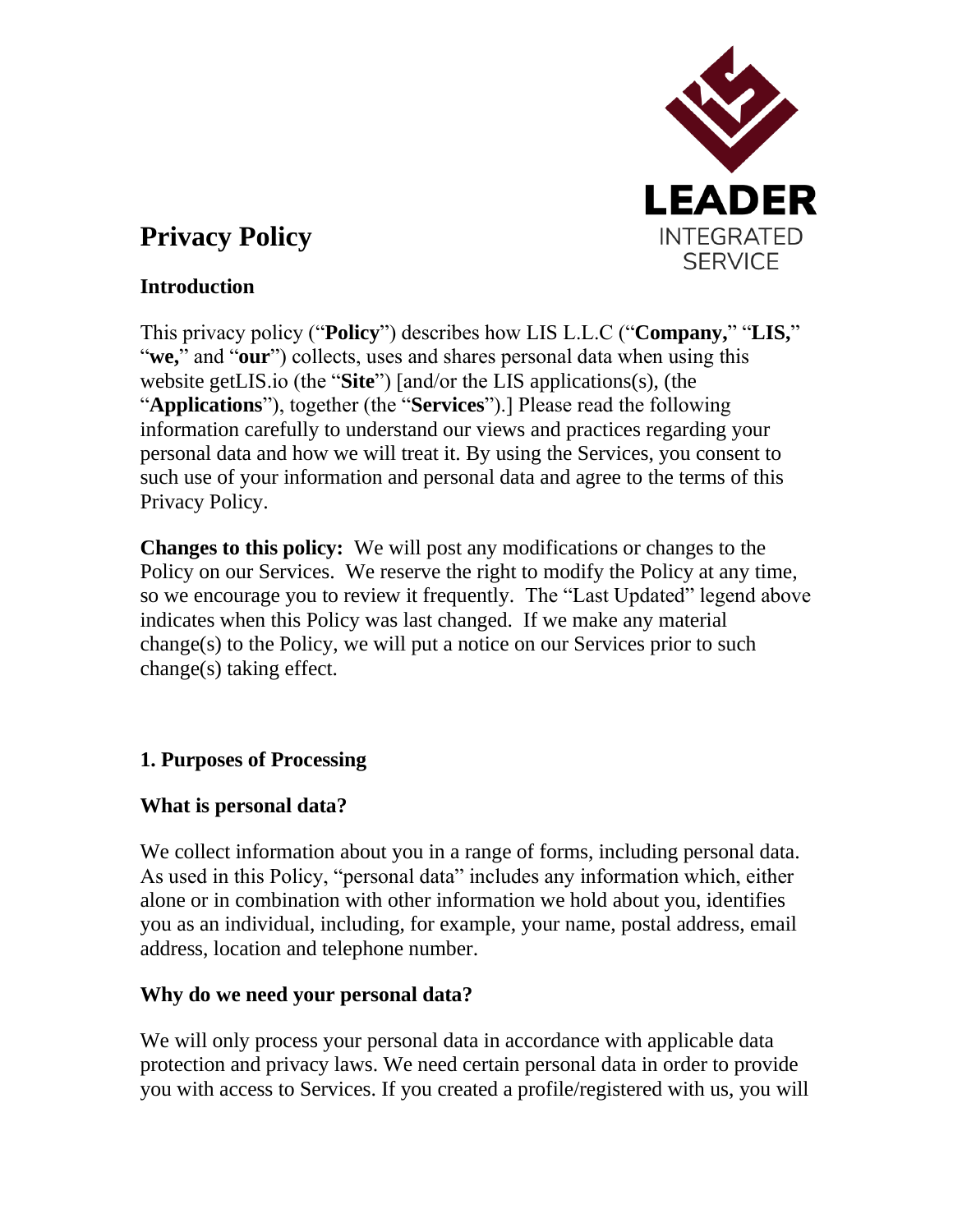have been asked to tick to agree to provide this information in order to access our services and/or purchase our products. This consent provides us with the legal basis we require under applicable law to process your data. You maintain the right to withdraw such consent at any time. If you do not agree to our use of your personal data in line with this Policy, please do not use our Services.

## **2. Collecting Your Personal Data**

We collect information about you in the following ways:

## **Information You Give Us.** This includes:

- The personal data you provide when you register to use Services, including your name, postal address, email address, telephone number, username, and password.
- The personal data that may be contained in any video, comment or other submission you upload or post to Services;
- The personal data you provide in connection with our rewards program and other promotions we run on Services;
- The personal data you provide when you report a problem with Services or when we provide you with customer support;
- The personal data you provide when you share your location to request service; and
- The personal data you provide when you correspond with us by phone, email, text or otherwise.

**Information from Social Networking Sites.** Our Services include(s) interfaces that allow you to connect with social networking sites (each a "SNS"). If you connect to a SNS through our Services, you authorize us to access, use and store the information that you agreed the SNS could provide to us based on your settings on that SNS. We will access, use and store that information in accordance with this Policy. You can revoke our access to the information you provide in this way at any time by amending the appropriate settings from within your account settings on the applicable SNS. SNS include but are not limited to Facebook, Twitter, Google+ and Instagram.

**Information We Get from Others.** We may also get information about you from other sources, for example, if you have agreed to share information with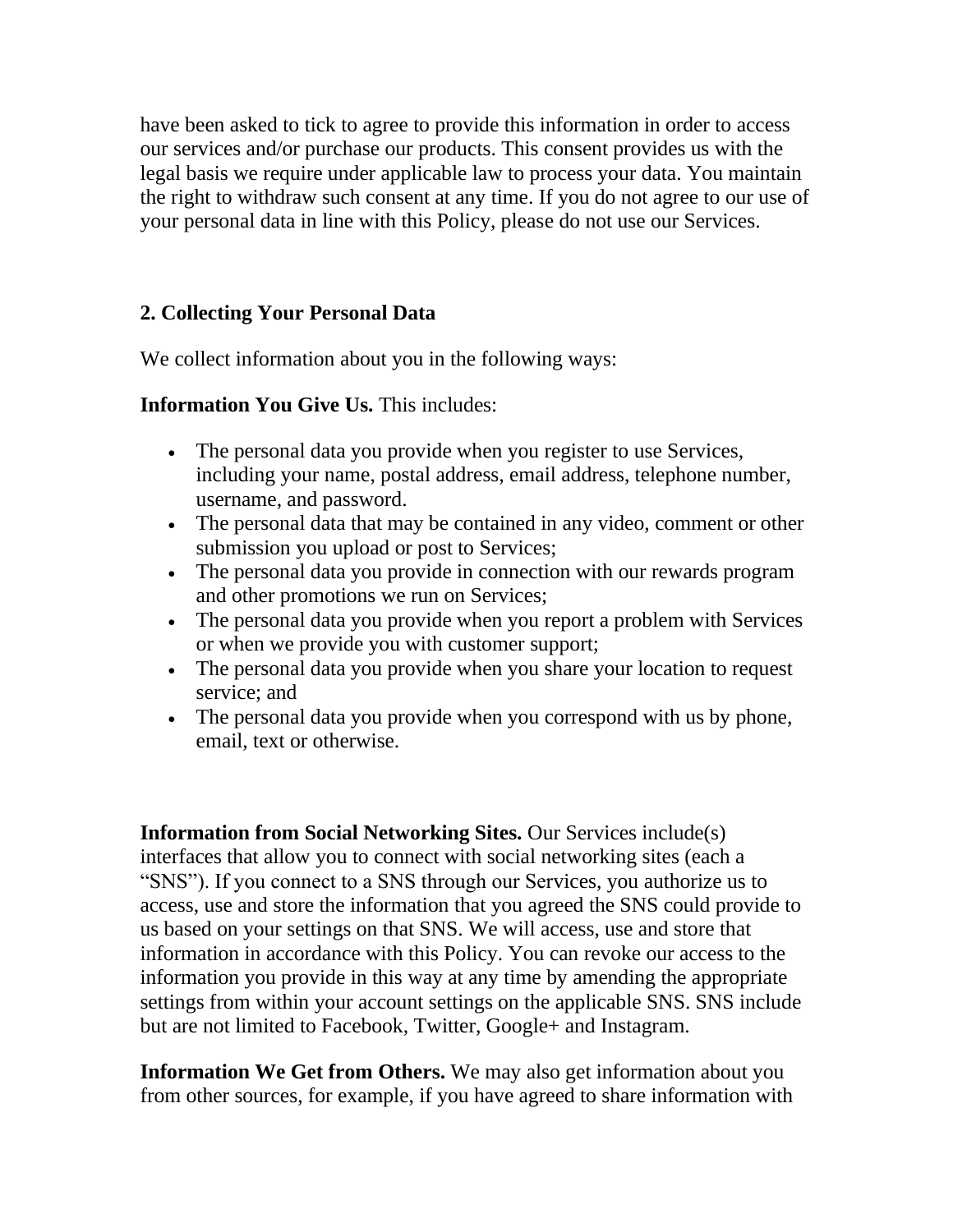one of our partners or service providers we may add this to information we get from our Services

**Information Automatically Collected.** We automatically log information about you and your computer or mobile device when you access our Services. For example, when visiting our Services, we log your computer or mobile device operating system name and version, manufacturer and model, browser type, browser language, screen resolution, the website you visited before browsing to our Services, pages you viewed, how long you spent on a page, access times and information about your use of and actions on our Services.

## **3. Location-based services**

We must periodically receive your location via location-based services in order to provide our list of services properly and with accuracy. By using our applications and services, you authorize us to: (i) locate your hardware; (ii) record, compile and display your location; and (iii) publish your location to third parties designated to you to deliver the services available within the applications. As part of the location-based services, we may also collect and store certain information about the users who elect to use our services, such as a device ID. This information will be used to provide you with our services. We may use third-party providers to help provide such location-based services through mobile systems and we may make information available to such providers to enable them to provide their location-based services, provided that such third party providers may use the information only in accordance with this Policy.

# **4. Advertising**

**Targeted Advertising**. In order to serve offers and advertisements that may interest you, we may display targeted advertisements on the Services, or other digital properties or applications in conjunction with our content based on information provided to us by our users and information provided to us by third parties that they have independently collected. We do not provide personal data to advertisers when you interact with an advertisement.

Some of the advertisements you might see on the Site are selected and delivered by third parties, such as ad networks, advertising agencies,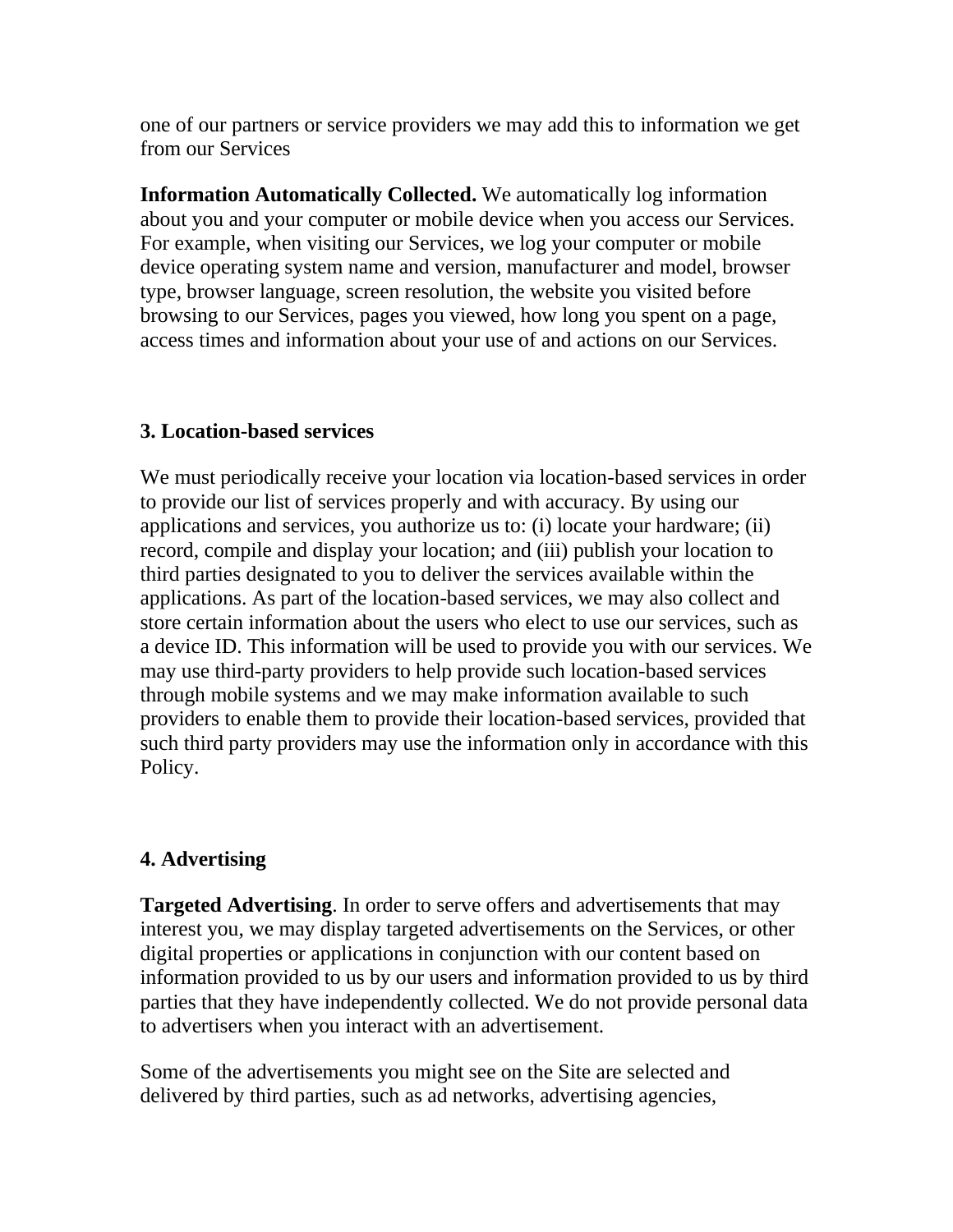advertisers, and audience segment providers. These third parties may collect information about you and your online activities, either on the Site or on other websites, through cookies, web beacons, and other technologies in an effort to understand your interests and deliver to you advertisements that are tailored to your interests. Please remember that we do not have access to, or control over, the information these third parties may collect. The information practices of these third parties are not covered by this privacy policy.

## **5. Using Your Personal Data**

We may use your personal data as follows:

- to operate, maintain, and improve our Services, products, and services;
- to manage your account, including to communicate with you regarding your account, if you have an account on our Services;
- to operate and administer our rewards program and other promotions you participate in on our Services;
- to respond to your comments and questions and to provide customer service;
- to send information including technical notices, updates, security alerts, and support and administrative messages;
- To send you marketing e-mails about upcoming promotions, and other news, including information about products and services offered by us and our affiliates. You may opt-out of receiving such information at any time: such marketing emails tell you how to "opt-out." Please note, even if you opt out of receiving marketing emails, we may still send you nonmarketing emails. Non-marketing emails include emails about your account with us (if you have one) and our business dealings with you;
	- o to process payments you make via our Services
	- o as we believe necessary or appropriate (a) to comply with applicable laws; (b) to comply with lawful requests and legal process, including to respond to requests from public and government authorities; (c) to enforce our Policy; and (d) to protect our rights, privacy, safety or property, and/or that of you or others; and
	- o As described in the "Sharing of your Personal Data" section below.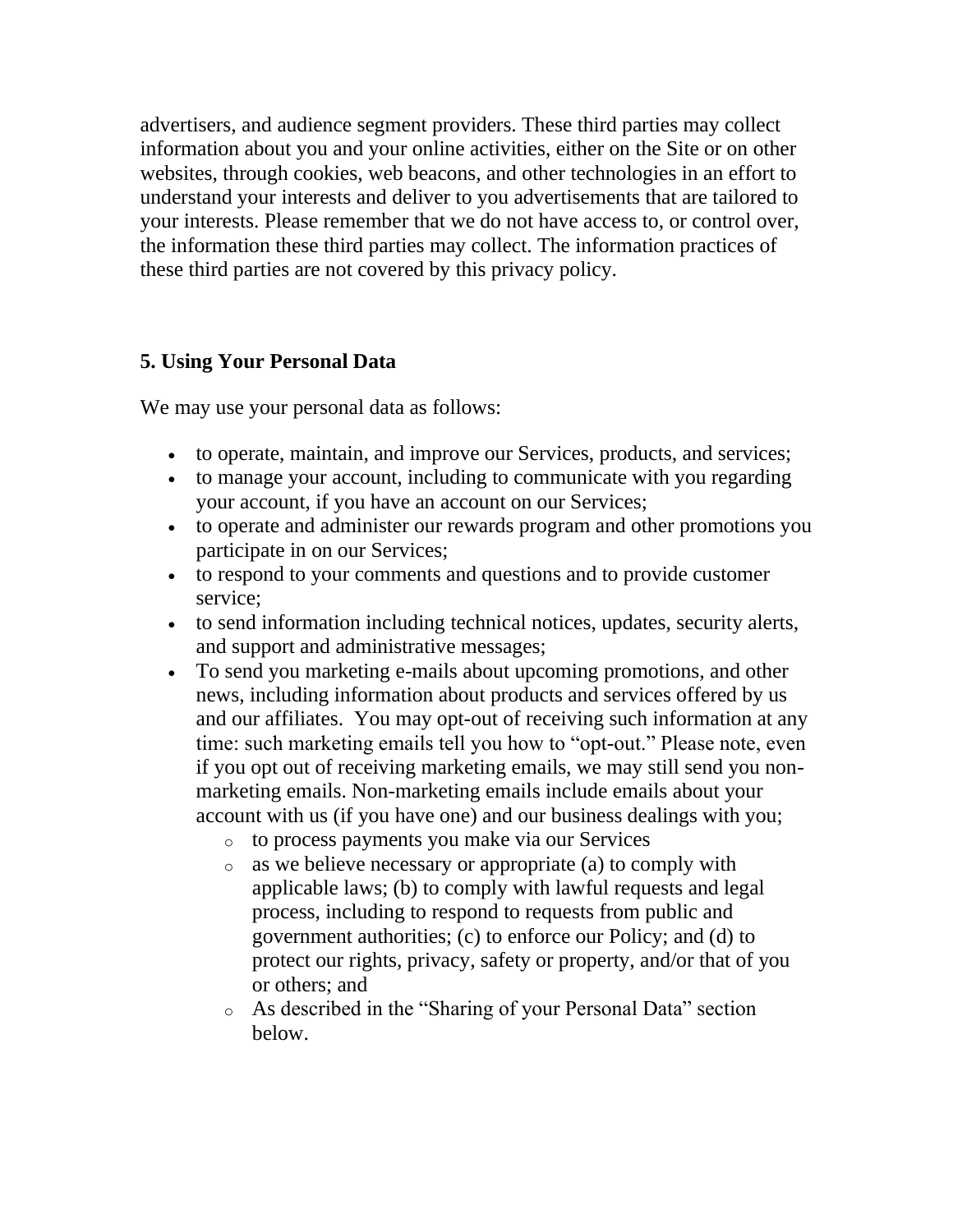#### **6. Sharing Your Personal Data**

We may share your personal data as follows:

- **Third Parties Designated by You.** We may share your personal data with third parties where you have provided your consent to do so.
- **OurThird Party Service Providers**. We may share your personal data with our third party service providers who provide services such as data analysis, payment processing, information technology and related infrastructure provision, customer service, email delivery, auditing and other similar services. These third parties are only permitted to use your personal data to the extent necessary to enable them to provide their services to us. They are required to follow our express instructions and to comply with appropriate security measures to protect your personal data.
- **Affiliates**. We may share some or all of your personal data with our affiliates, in which case we will require our affiliates to comply with this Policy. In particular, you may let us share personal data with our affiliates where you wish to receive marketing communications from them.
- **Corporate Restructuring.** We may share personal data when we do a business deal, or negotiate a business deal, involving the sale or transfer of all or a part of our business or assets. These deals can include any merger, financing, acquisition, or bankruptcy transaction or proceeding.
- **Other Disclosures.** We may share personal data as we believe necessary or appropriate: (a) to comply with applicable laws; (b) to comply with lawful requests and legal process, including to respond to requests from public and government authorities to meet national security or law enforcement requirements; (c) to enforce our Policy; and (d) to protect our rights, privacy, safety or property, and/or that of you or others.

## **7. Third Party Sites**

Our Services may contain links to third party websites and features. This Policy does not cover the privacy practices of such third parties. These third parties have their own privacy policies and we do not accept any responsibility or liability for their websites, features or policies. Please read their privacy policies before you submit any data to them.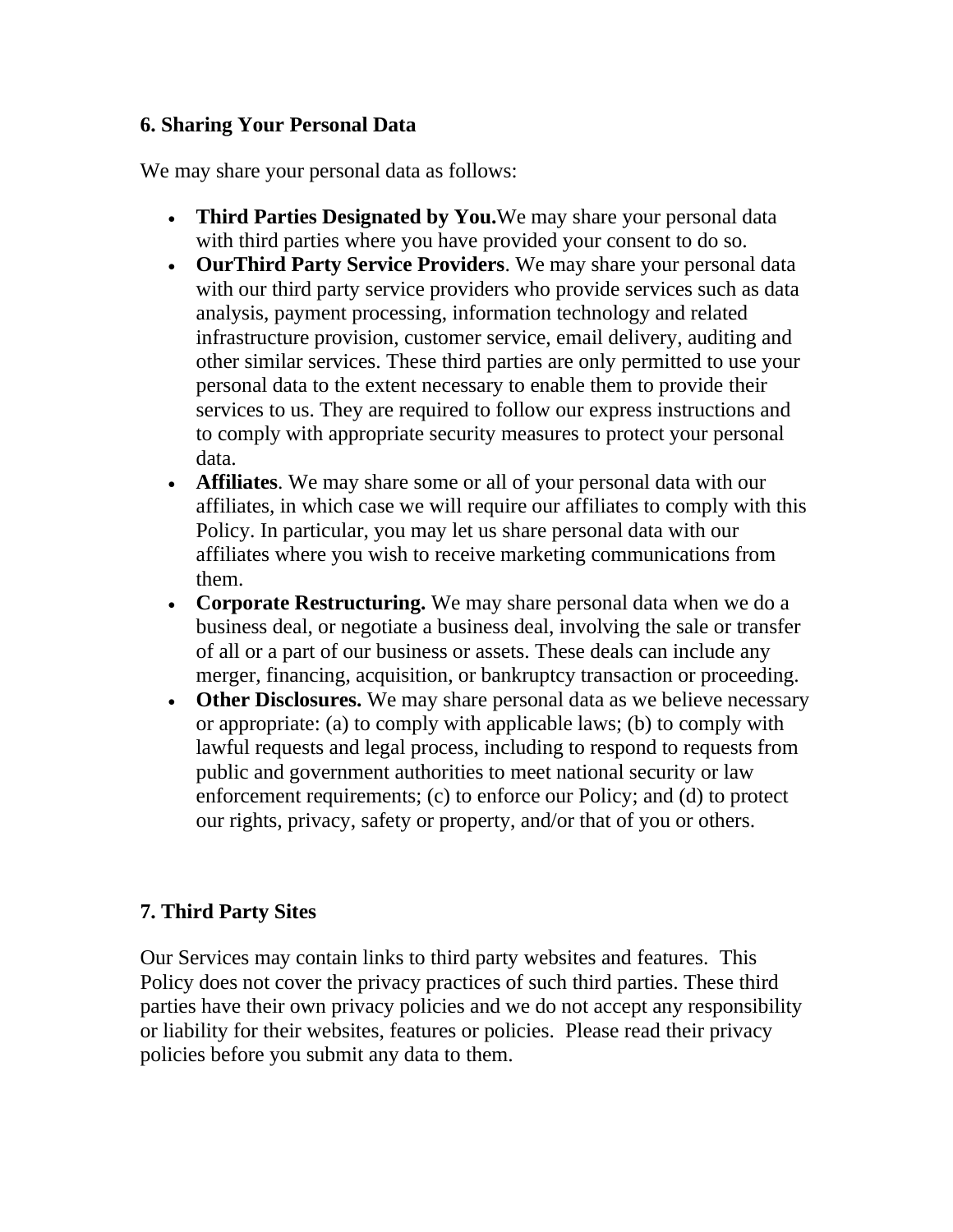## **8. User Generated Content**

You may share personal data with us when you submit user generated content to our Services, including via rewards programs, forums, message boards and blogs on our Services. Please note that any information you post or disclose on our Services will become public information and will be available to other users of our Services and to the general public. We urge you to be very careful when deciding to disclose your personal data, or any other information, on our Services. Such personal data and other information will not be private or confidential once it is published on our Services.

#### **9. Security**

We seek to use reasonable organizational, technical and administrative measures to protect personal data within our organization. Unfortunately, no transmission or storage system can be guaranteed to be completely secure, and transmission of information via the internet is not completely secure. If you have reason to believe that your interaction with us is no longer secure (for example, if you feel that the security of any account you might have with us has been compromised), please immediately notify us of the problem by contacting us using the details in Section 15 below.

#### **10. Retention**

We will retain your personal data until you close your account/cancel your subscription unless a longer retention period is required or permitted by law (for example for regulatory purposes).

## **11. Our Policy on Children**

Our Services is/are not directed to children under 18. If a parent or guardian becomes aware that his or her child has provided us with information without their consent, he or she should contact us using the details in Section 15 below. We will delete such information from our files as soon as reasonably practicable.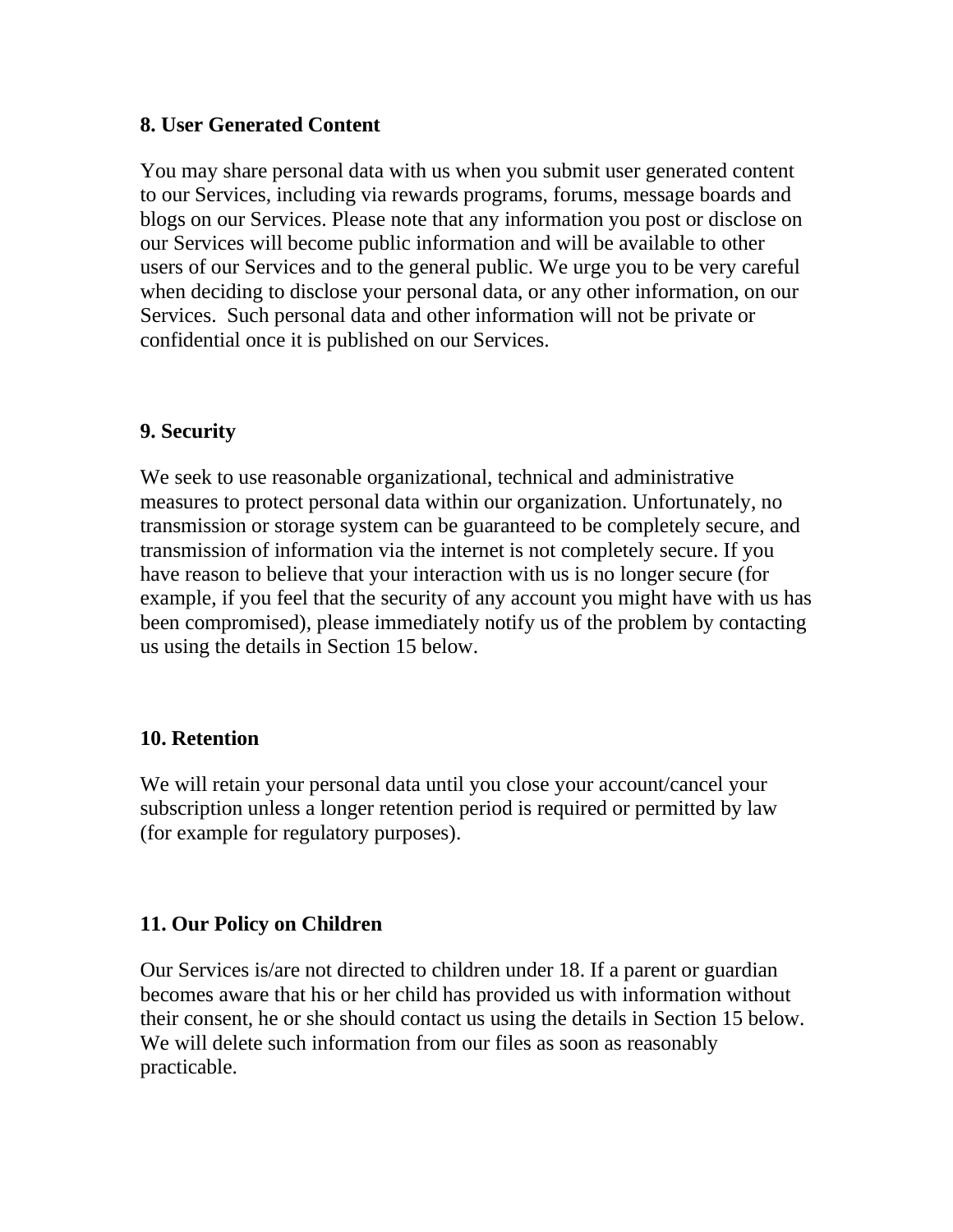#### **12. Sensitive Personal Data**

Subject to the following paragraph, we ask that you not send us, and you not disclose, any sensitive personal data (e.g., social security numbers, information related to racial or ethnic origin, political opinions, religion or other beliefs, health, biometrics or genetic characteristics, criminal background or trade union membership) on or through the Services or otherwise to us.

All credit/debit cards details and personally identifiable information will NOT be stored, sold, shared, rented or leased to any third parties.

## **13. Your Rights**

- **Opt-out.** You may contact us anytime to opt-out of: (i) direct marketing communications; (ii) our collection of sensitive personal data; (iii) any new processing of your personal data that we may carry out beyond the original purpose; Please note that your use of some of the Services may be ineffective upon opt-out.
- You may access the information we hold about you at any time [via your] profile/account] or by contacting us directly.
- You can also contact us to update or correct any inaccuracies in your personal data.
- **Erase and forget.** In certain situations, for example when the information we hold about you is no longer relevant or is incorrect, you can request that we erase your data.

If you wish to exercise any of these rights, please contact us using the details in Section 15 below. For your protection, we may only implement requests with respect to the personal data associated with the particular email address that you use to send us your request, and we may need to verify your identity before implementing your request. We will try to comply with your request as soon as reasonably practicable and in any event, within one month of your request. Please note that we may need to retain certain information for recordkeeping purposes and/or to complete any transactions that you began prior to requesting such change or deletion.